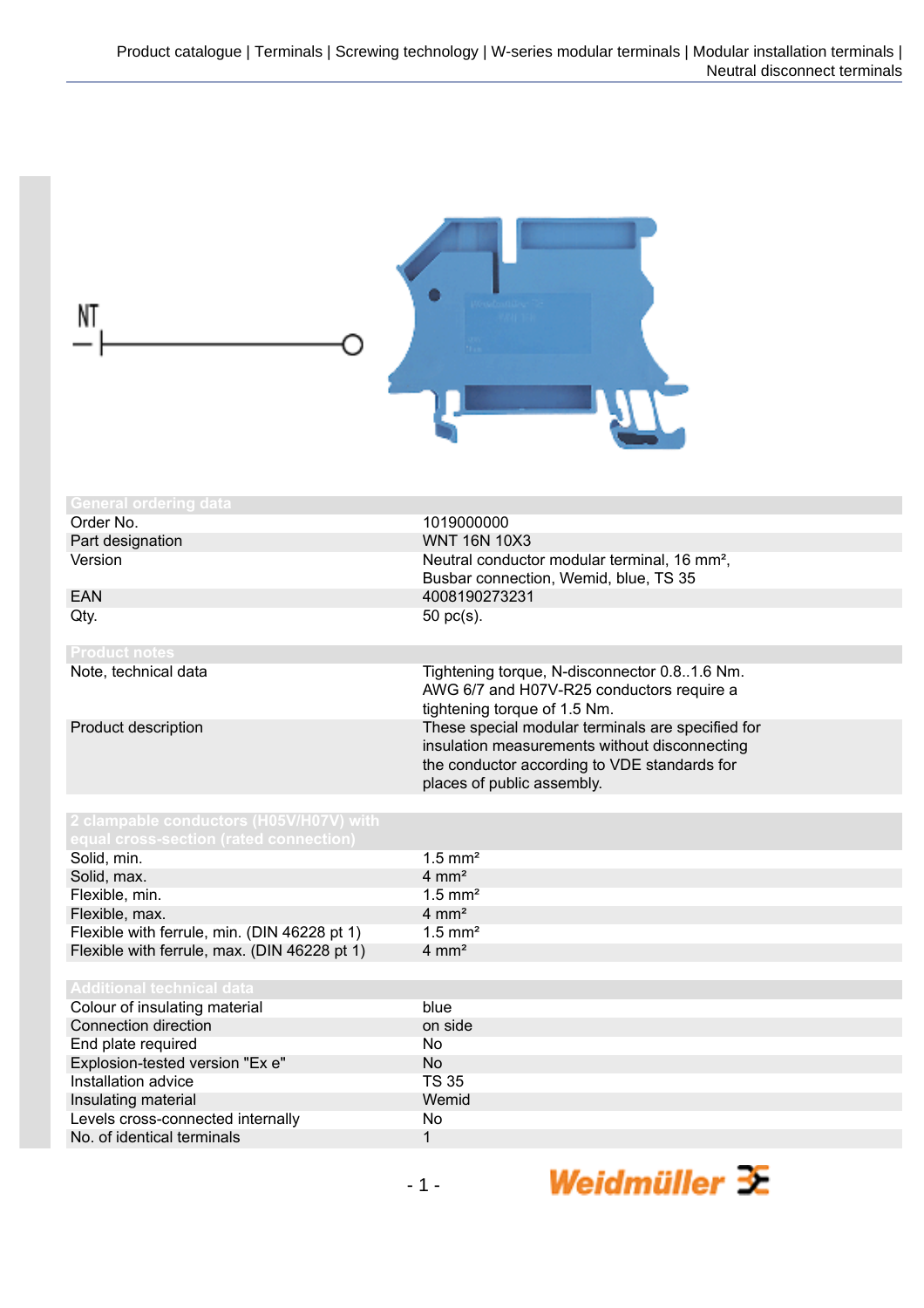| <b>Additional technical data</b>                  |                                       |
|---------------------------------------------------|---------------------------------------|
| No. of levels                                     | 1                                     |
| No. of terminal strips per level                  | $\overline{2}$                        |
| Open sides                                        | closed                                |
| Operating temperature range                       | $-50 °C$ , + 120 °C                   |
| Product family                                    | <b>W-Series</b>                       |
| Type of connection                                | Screwed                               |
| Type of mounting                                  | Snap-on                               |
| UL 94 flammability rating of insulation material  | $V-0$                                 |
| Version                                           | Neutral conductor disconnect terminal |
|                                                   |                                       |
| <b>CSA rating data</b>                            |                                       |
| Voltage (CSA)                                     | 300 V                                 |
| <b>CSA</b> current                                | 65 A                                  |
| Min. cross-section (CSA)                          | <b>AWG 14</b>                         |
| Max. cross-section (CSA)                          | AWG <sub>6</sub>                      |
|                                                   |                                       |
| <b>Conductors for clamping (additional</b>        |                                       |
| connection)                                       |                                       |
| Flexible with ferrule, min. (DIN 46228 pt 1)      | $1.5$ mm <sup>2</sup>                 |
| Flexible with ferrule, max. (DIN 46228 pt 1)      | $16 \text{ mm}^2$                     |
|                                                   |                                       |
| <b>Conductors for clamping (rated connection)</b> |                                       |
| Clamping range, min.                              | $1.5$ mm <sup>2</sup>                 |
| Clamping range, max.                              | $25 \text{ mm}^2$                     |
| Type of connection                                | <b>Busbar connection</b>              |
| 2nd type of connection                            | screwed                               |
| Connection direction                              | on side                               |
| No. of connections                                | 1                                     |
| Stripping length                                  | <b>12 mm</b>                          |
| Clamping screw                                    | M <sub>4</sub>                        |
| <b>Blade size</b>                                 | $1.0 \times 5.5$ mm                   |
| Tightening torque range                           | 1.22.2 Nm                             |
| Torque level with DMS electric screwdriver        | $\overline{4}$                        |
| Gauge to IEC 60947-1                              | B7                                    |
| Solid, min.                                       | $1.5$ mm <sup>2</sup>                 |
|                                                   |                                       |
| Solid, max.                                       | $16 \text{ mm}^2$                     |
| Stranded, min.                                    | $1.5$ mm <sup>2</sup>                 |
| Stranded, max.                                    | $25 \text{ mm}^2$                     |
| Flexible, min.                                    | $1.5$ mm <sup>2</sup>                 |
| Flexible, max.                                    | $16 \text{ mm}^2$                     |
| Flexible with ferrule, min. (DIN 46228/1)         | $1.5$ mm <sup>2</sup>                 |
| Flexible with ferrule, max. (DIN 46228/1)         | $16 \text{ mm}^2$                     |
|                                                   |                                       |
| <b>Dimensions</b>                                 |                                       |
| Width                                             | $12 \, \text{mm}$                     |
| Height of lowest version                          | 47 mm                                 |
| Length                                            | 60 mm                                 |
| TS 35 offset                                      | 32 mm                                 |
|                                                   |                                       |
| <b>Disconnect terminals</b>                       |                                       |
| Torque level with DMS electric screwdriver        | $\overline{\mathbf{4}}$               |

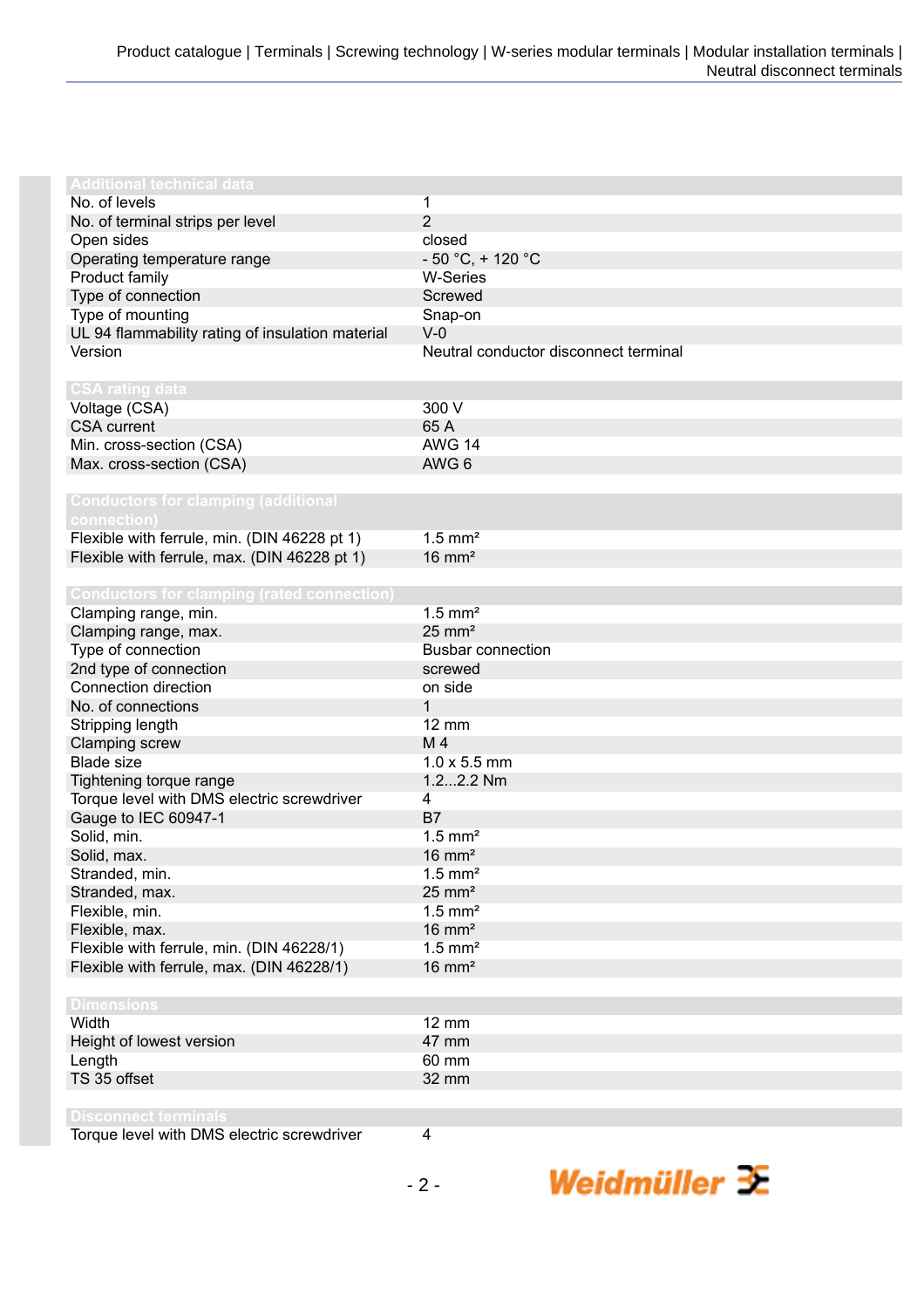| N-conductor disconnect terminal |                   |
|---------------------------------|-------------------|
| For N-busbar                    | $3 \times 10$ mm  |
| Torque range (B1)               | $0.81.6$ Nm       |
|                                 |                   |
| Rating data                     |                   |
| Rated cross-section             | $16 \text{ mm}^2$ |
| Rated voltage                   | 400 V             |
| Rated impulse voltage           | 6 kV              |
| Rated current                   | 76 A              |
| Standards                       | IEC 60947-7-1     |
| Current with max. conductor     | 101 A             |
| Pollution severity              | 3                 |
|                                 |                   |
| UL rating data                  |                   |
| Voltage (UL)                    | 300 V             |
| Current (UL)                    | 65 A              |
| Min. cross-section (UL)         | <b>AWG 14</b>     |
| Max. cross-section (UL)         | AWG 6             |

Approvals institutes



STEP 1019000000\_21922\_WNT\_16N\_10X3\_STP.stp

# **Downloads**

# **Classifications**

eClass 4.1 27-14-11-20<br>
eClass 5.0 27-14-11-38 eClass 5.0 27-14-11-38

## **Similar products**

| Order No.  | <b>Part designation</b> | <b>Version</b>                                                                                           |
|------------|-------------------------|----------------------------------------------------------------------------------------------------------|
| 1010680000 | <b>WNT 2.5 10X3</b>     | Neutral conductor modular terminal, 2.5 mm <sup>2</sup> , Busbar connection,<br>Wemid, blue, TS 35       |
| 1010600000 | WNT 2.5 10X3 BE         | Neutral conductor modular terminal, 2.5 mm <sup>2</sup> , Busbar connection,<br>Wemid, dark beige, TS 35 |
| 1010780000 | WNT 4 10X3              | Neutral conductor modular terminal, 4 mm <sup>2</sup> , Busbar connection,<br>Wemid, blue, TS 35         |
| 1010700000 | <b>WNT 4 10X3 BE</b>    | Neutral conductor modular terminal, 4 mm <sup>2</sup> , Busbar connection,<br>Wemid, dark beige, TS 35   |
| 1010880000 | <b>WNT 6 10X3</b>       | Neutral conductor modular terminal, 6 mm <sup>2</sup> , Busbar connection,<br>Wemid, blue, TS 35         |

eClass 5.1 27-14-11-38